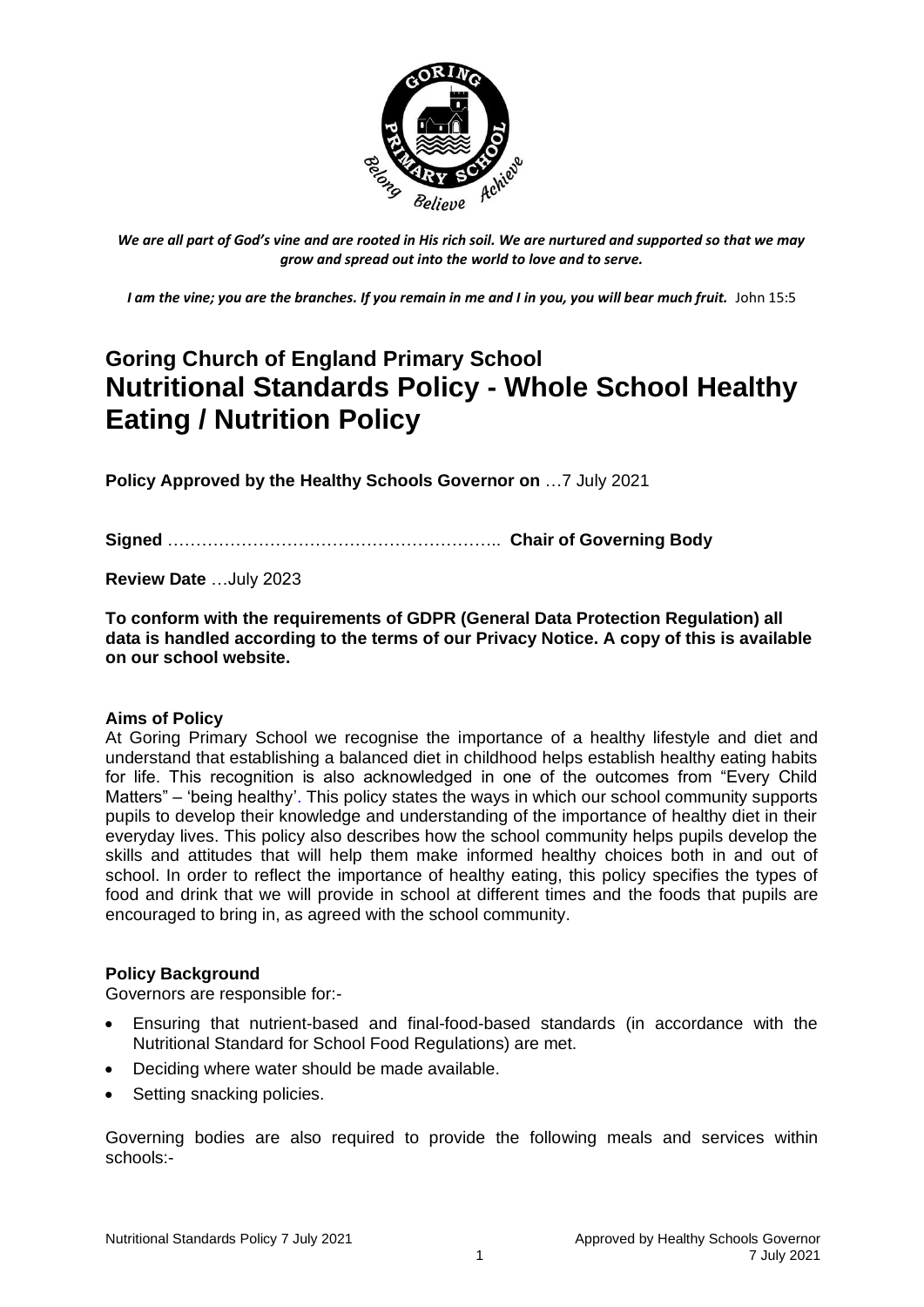**Free School Meals** – to those pupils who are entitled to a free school mean (FSM) – for upto-date eligibility information see: [https://www.gov.uk/apply-free-school-meals.](https://www.gov.uk/apply-free-school-meals) This does not have to be a cooked meal.

- Pupils may qualify for a FSM if their parents receive one of the following benefits:-
	- Income Support
	- Income based Job Seeker's Allowance
	- Support under part VI of the Immigration and Asylum Act 1999
	- the guaranteed element of Pension Credit
	- Child Tax Credit (providing they are not also entitled to Working Tax Credit and have an annual gross income of no more than **£16,190).**
	- Working Tax Credit run-on paid for 4 weeks after you stop qualifying for Working Tax Credit
	- Universal Credit if you apply on or after 1 April 2018 household income must be less than £7,400 a year (after tax and not including any benefits you get)
- All children in Reception, Year 1 and Year 2 are all entitled to free school meals.

**Paid School Meals** – to any other pupil within the school whose parents have requested that a meal is provided. This does not have to be a cooked meal. All pupils must be charged the same amount for the same quantity of food.

**Facilities to Eat Packed Lunches** – to enable pupils who have brought food from home to eat it. Pupils cannot be charged for the use of facilities.

A Whole School Food Policy is a shared, evolving document for all people that interact with our School. It expresses a common vision of the ethos, status and role of all aspects of food within our School. It encourages all aspects of food to be brought together, clearly, coherently and consistently. Food in schools includes:-

- the formal curriculum, e.g. subjects (personal social and health education, citizenship), equipment and resources, ingredient provision and continuing professional development for staff;
- extra-curricular activities, e.g. cookery club, school garden;
- participation in national events and initiatives, e.g. National School Fruit Scheme, National Healthy School Standard, Growing Schools.
- provision of food at school, e.g. breakfast clubs, school lunch, fluid consumption and use of food as a reward;
- consumption of food at school, e.g. eating environment, service style, time, pupils bringing food to schools, packed lunches (including information to parents);
- events and lettings at school, e.g. school fete;
- pastoral care and welfare issues, e.g. behaviour, free school lunches.

The process of developing a policy facilitates staff discussion, provides a clear audit of the role and profile of food in any school and engages all staff towards its successful establishment.

At Goring Primary School, representatives of our school community on the Healthy Schools Committee (pupils, staff, parents, governors and healthcare professionals) decided to work together to establish a healthy eating and nutrition policy to replace the previous nutritional standards policy which dated from October 2005. A survey of parents was carried out in summer 2007 and a range of views was taken into consideration. The vast majority of those who answered felt that the school should take responsibility for food and drink consumed on the premises to benefit the long-term health, attitudes and behaviours of pupils, staff and visitors to the school. In order for us all to meet our full potential we need to be healthy and fit – physically, mentally and socially. We decided to review the current food provision in school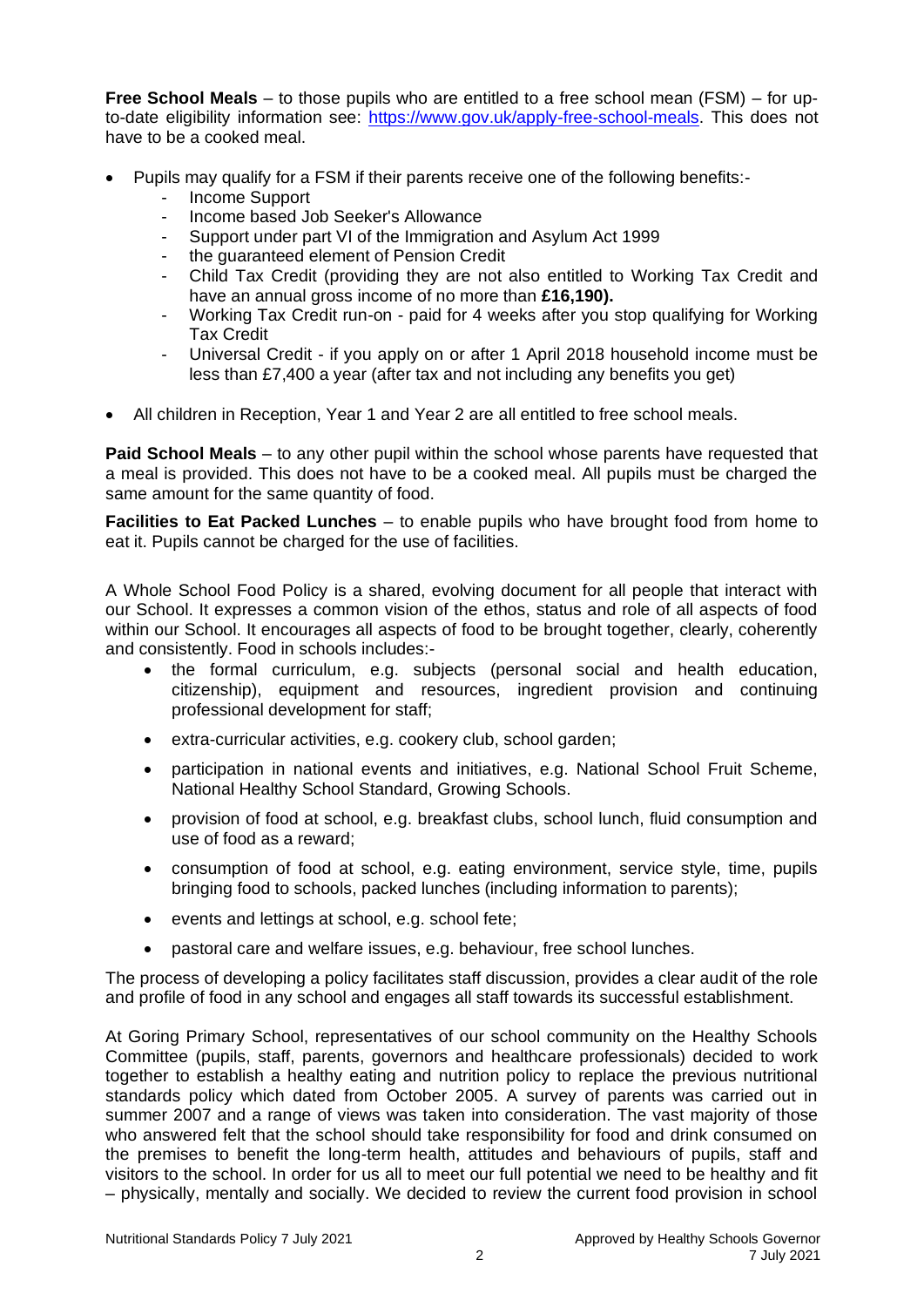and find ways to increase people's knowledge, understanding and attitudes towards healthy eating.

The Healthy Schools Committee will continue to meet (at least each term) to discuss future food and drink provision in school and once in place, this policy will be reviewed at least every 2 years, led by the school PSHE subject leader.

## **Definition of Healthy Eating/Nutrition**

A healthy diet is one which allows for a balance of different foods that sustain the well-being of the individual. Different lifestyles result in different dietary needs and individuals need to be aware of these and the effects of different foods on their bodies. A healthy balanced diet may vary between individuals from different cultural, ethnic and social backgrounds. A healthy diet is only one contributory factor in a healthy lifestyle; regular exercise, good standards of hygiene, enough rest and looking after the environment are also important.

#### **Curriculum**

Healthy Eating is explicitly addressed within the Science, PSHE, PE and DT curriculum.

Each curriculum subject will be developing a range of skills and understanding that will contribute towards these areas. There are also opportunities for cross curricular coverage of healthy lifestyles in different year groups during projects and Literacy, for example.

A wide range of teaching approaches and resources are used to deliver the curriculum.

Visitors who are able to support the class teachers include the School Health Nurse, Sports Professionals, Food Suppliers and Caterers. All visits are carefully planned to support the work being done in school and do not take the place of teacher's input.

Goring Primary School has previously achieved and renewed its Oxfordshire Healthy Schools status in 2007.

It is also a member of the National Fruit and Vegetable Scheme.

Further initiatives are regularly being investigated by the Healthy Schools Committee.

## **Healthy Schools Committee**

This is a group of representatives from the school community who meet at least once a term to review all aspects healthy living, eating and diet within the school. This includes representatives from:-

- Pupils
- Teaching staff
- Governor

This group discusses and develops all aspects of the food service in the curriculum ensuring that a positive attitude is maintained towards healthy eating.

The PSHE subject leader is responsible for setting up these meetings and ensuring that actions agreed are followed up appropriately.

#### **School Lunches**

At Goring Primary School we recognise that most of us need to eat more:-

- Fresh fruit and vegetables
- Cereals, bread, rice and pasta
- Fish, lean meat or eggs
- Milk and dairy products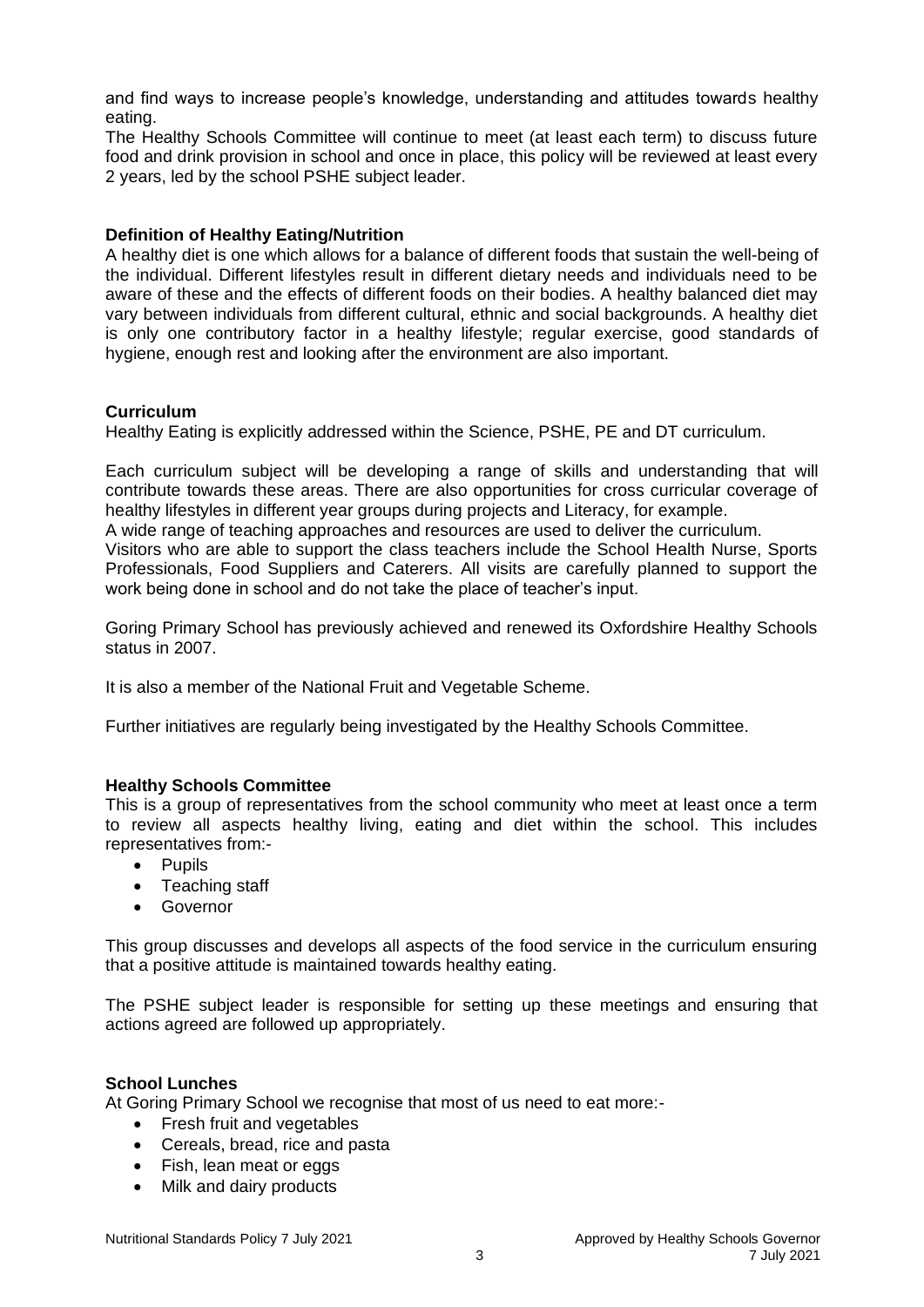We also need to eat less :-

- Fat (especially saturated fat)
- Sugar
- Salt

This knowledge is reflected in the food provision in school. All school meals meet the Educational (Nutritional Standards for School Food). (England) Regulations 2007.

Currently food in the school is provided by `Food with Thought'. The school and the catering facilities are dedicated to providing a balanced menu of school dinners and snacks, with as few additives as possible within the budget. `Food with Thought' will be responsible for assuring the school governors that they comply with the nutrient based and final food-based standards for school lunches from September 2008 as required by law. The Headteacher and the member of staff with responsibility for the Healthy Schools Programme meet with the school cook at least once a year to discuss compliance with the food based and nutritional standards.

A three-weekly menu is displayed for parents to check if they wish.

Children are encouraged to sit down and eat their food at tables in an orderly atmosphere where they are supervised to ensure they eat a sufficient quantity and do not waste food.

Water jugs are put on the school dinner and packed lunches tables. Fruit and vegetable waste is collected and composted when it leaves the dining hall.

## **Breakfast/After-school Club**

The Breakfast/After-school Club does not follow set nutritional guidelines but uses a common sense approach and provides nutritious food on a weekly budget. Breakfasts are: apple or orange juice, milk, porridge, eggs, toast or low sugar/non-chocolate-based cereal. After-school snacks include: a variety of fruit and vegetables, milk, yoghurt, eggs, cheese, toast, crumpets, pitta bread, sandwiches, homemade biscuits, dried fruit and occasionally pancakes, as a treat. Where possible organic food is used and additives are kept to a minimum.

Children in classes Reception, Year 1 and Year 2 obtain free fruit and vegetables daily under the government scheme.

Those running the clubs have a list of those pupils with food allergies or intolerance to certain foods.

#### **Water Provision**

Everyone has the right to access clean drinking water. We try to encourage pupils to drink water at school.

At Goring Primary School pupils are encouraged to bring clearly labelled plastic water bottles into school each day, which are kept in the classroom so that pupils can have free access to water without needing to leave the classroom. For health and safety reasons, pupils are required to take water bottles home each day to be washed and refilled.

Children can also refill water bottles from a designated and marked drinking water tap. Water fountains are located around the school in the infant and junior cloakrooms.

# **Packed Lunches and Break-time Snacks and Drinks**

Parents are asked to support the school's healthy eating policy by providing balanced packed lunches for their children (advice available from NHS linked Change4Life website). Boxes should therefore contain foods from different food groups for example carbohydrate, dairy products, protein, fruit and vegetables. Pupils may bring fruit juices or squash to drink with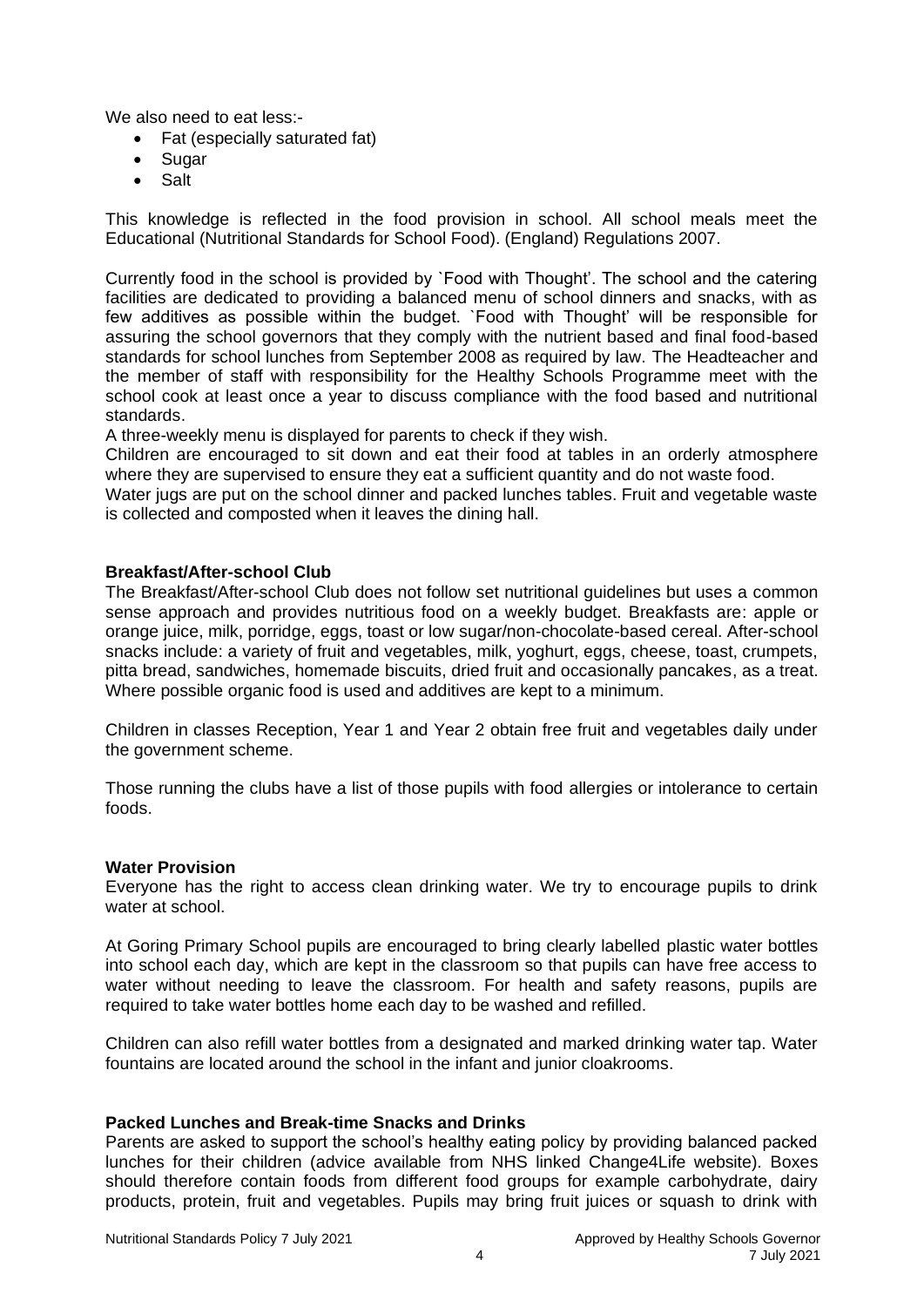their packed lunch. Snacks at morning break time should also be healthy and consist mainly of dried or fresh fruit and vegetables. At the time of writing this policy the eating of chocolate bars is not allowed. The majority of parents and advisors also feel that crisps which are high in salt and fat and cakes, fruit winders and other cereal bars high in sugar should also be discouraged. Sweets and fizzy drinks are not allowed at lunch time or for snacks. Nuts are also not allowed as a snack due to a number of children being allergic to them and because they are a choking hazard, particularly for younger children.

Additional information will be provided from time to time in the school's newsletters and via the Healthy Schools Notice Board. Occasional healthy lunch box awards may be given to encourage children and for them to comment on their own lunch boxes. Lunch time supervisors will monitor lunch boxes informally and report serious and regular concerns to appropriate staff.

We will also ask pupil committee members to become more active and make observations, talk to other members of the school and report back during Healthy Schools Committee meetings.

We are keen to encourage healthy food options at school events and have more unusual fruit for sampling, where practical. Fruit and vegetable waste is placed in designated bins at break times and this is composted in the school grounds.

A mid-morning healthy snacks bar has been introduced. The school does not have vending machines.

#### **Dining environment**

All school meals will be eaten in the school hall. Pupils will be encouraged to take their time to eat their dinner and to eat as much of it as possible. If a child is unable to finish their meal they are asked to consult a supervisor before leaving if they are in Reception or Key Stage 1 classes in particular. For Key Stage 2 children a little more flexibility is allowed. All children are asked to take home unfinished packed lunch food so that parents can easily see what has not been eaten. This is obviously not possible in the case of school dinners.

In warm dry weather, older pupils with sandwiches may be allowed to eat their meals on the picnic tables in the patio area outside.

School governors and staff will monitor and review the eating environment to ensure that a calm and enjoyable atmosphere is maintained.

## **Food allergens**

The school has a regularly updated list of pupils with specific known food allergies or intolerance to certain foods. This list is kept in the School office. Teachers, teaching assistants, lunchtime supervisors, kitchen staff and breakfast/after school club staff are all aware of these. Parents of these children are invited to the kitchen/lunch hall to discuss specific requirements with school staff and also examine any future menus, as appropriate. Craft materials used in the curriculum may be avoided for certain classes and permission slips are sent home if any different foods are being sampled in the classroom.

The most common allergies/intolerances at the time of writing this policy are cereals containing gluten, nuts, pulses, cows' milk and eggs.

Staff are aware of the different levels of allergic reaction and have had the symptoms explained carefully by the school nurse and Epipen training for severe cases. Individual children have a supply of named antihistamine syrup and Epipens located around the school and staff consult with at least one other member of staff before any medication is given. In